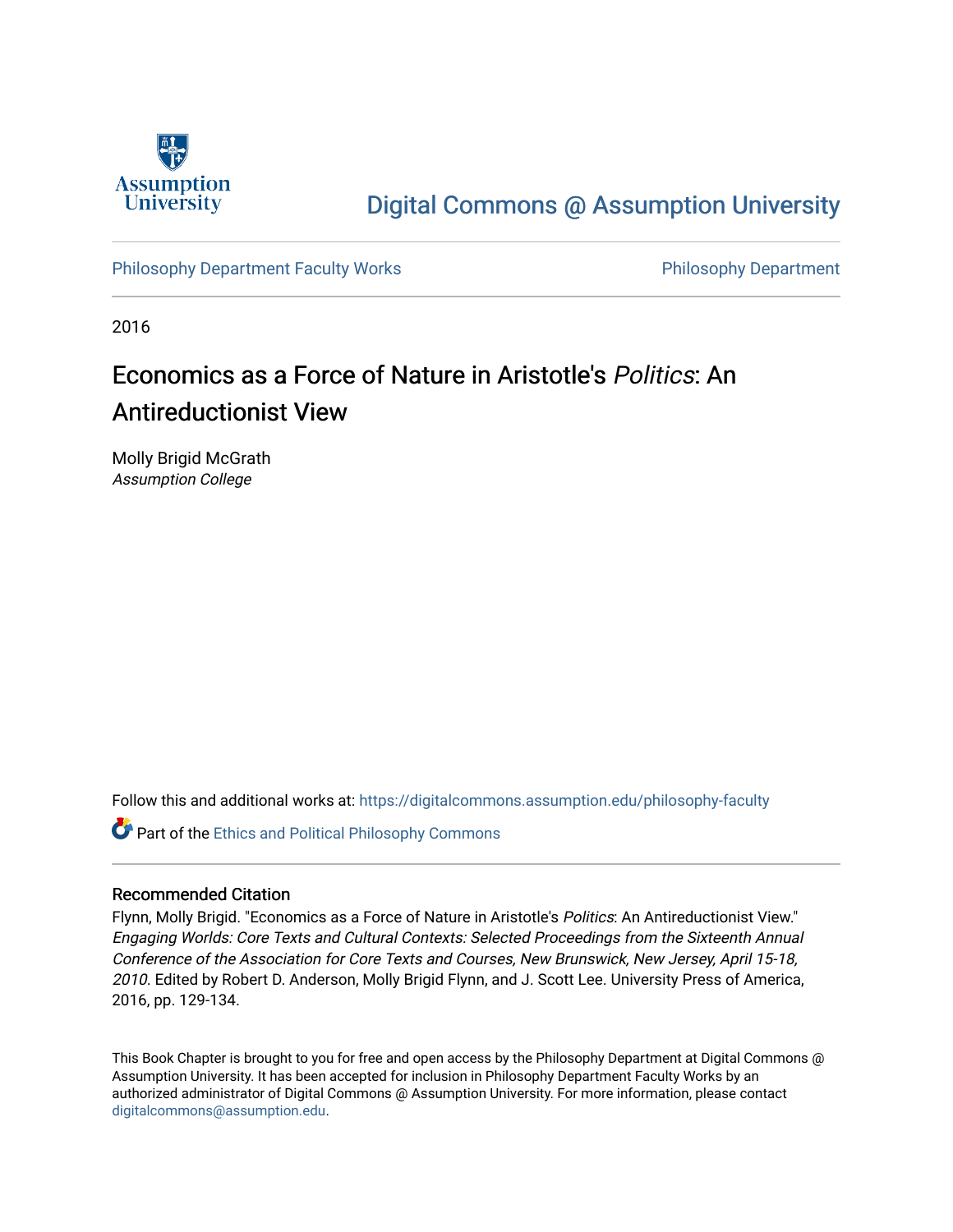# **Economics as a Force of Nature in Aristotle's** *Politics:*  **An Antireductionist View**

*Molly Brigid Flynn Assumption College* 

#### THE PROBLEM OF ECONOMICS IN POLITICS

i'I i  $\ddot{t}$ 

> ~l l .1 j

As Richard Mulgan emphasizes, "Aristotle believes the political conflicts of his day are principally due to a clash between two economic groups. the rich and the poor. who support two different types of constitution (oligarchy and democracy) with different political principles (wealth and freedom)" (64). Yes. According to Aristotle, the rich regularly hold oligarchic positions. the poor democratic positions. and their factions despise each other. The extreme result of their contest is a degradation of politics to a fight for power littered with sloganized rationalizations. lt is tempting to psychoanalyze these justifications away cynically or skeptically. claiming that politics is really about power or that economics completely determines one's political views. The economic influence on political opinions threatens the reasonableness of politics and inspires economic reductionist theories of it. To confidently reject such reductions. we need a better explanation of the economic influence in politics Aristotle offers one.

But Mulgan implies that Aristotle's analysis is stuck in his time, in his culture, in his economic and political context. Aristotle presents economic bias and difference as sub-political. permanent features of human politics. The *Politics* is not just an historical text, but something that speaks to our students directly by making claims about human nature and the way we tend to form political opinions. It also forces us to appreciate a profound political need: civic virtue must address economic differences wisely to safeguard a healthy politics and our good life together.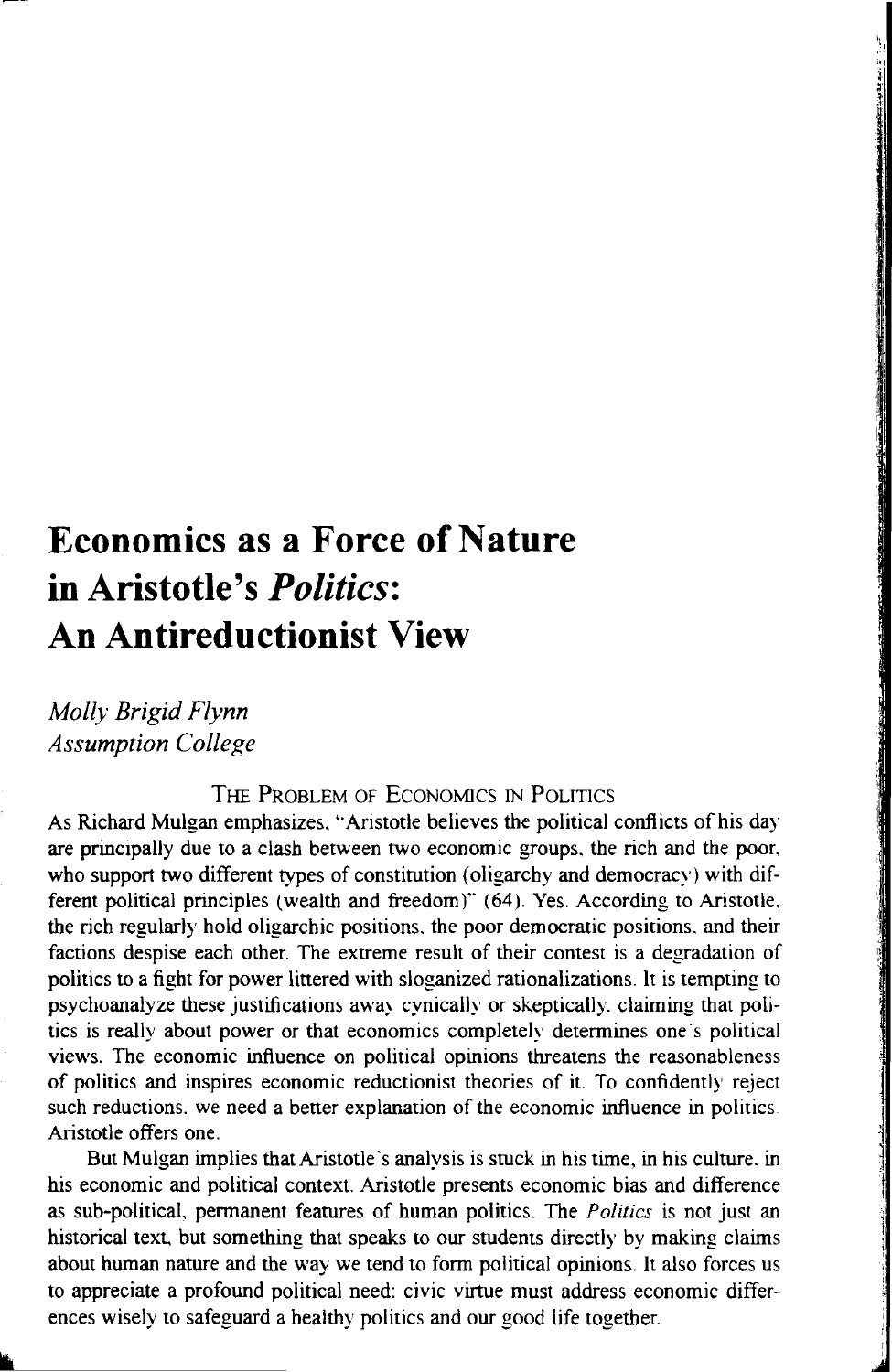#### THE FORCE OF ECONOMICS IN POLITICS

Since economic difference wreaks havoc on politics. perhaps we should just level property. Leveling could be done only by the expropriation typical of extreme democracies. and Aristotle condemns it as unjust and destructive of the city. Moreover. it would not eliminate factional conflict.

For the property of the citizens to be equal. then. is indeed an advantage with a view to avoiding factional conflict between them. but by no means a great one .... For the nature of desire is without limit, and it is with a view to satisfying this that the many live. (69: II.7.1267a)

For Aristotle. economics is not the essentially responsible factor behind the factional split between the wealthy and the poor: the more fundamental cause is their characters. judgments about what they deserve. and desires for what they imagine they can get. Aristotle remarks. "one ought to level desires sooner than property" (68; Il.7.1266b) and recommends moral education as more important than adjusting the distribution of property. But if character matters more than money. how should we read Aristotle's economically focused analysis of regimes and factions?

A man's opinions. not his economic identit). determines whether he advocates a certain regime. Wealth and poverty are sub-political features of factioners, seemingly incidental to their political characters and to the nature of their regimes. Yet wealth and poverty are the psychological motors behind oligarchic and democratic constitutions because they powerfully contribute to a man's character and thus his opinions about justice and the common good.

One's view of the *telos* of human life is. according to Aristotle. the primary determinant of one's political principles. and extreme economic conditions of one's upbringing strongly distort one's view of the good life. The rich tend to identify wealth as the good life. and thus the city"s *telos.* and so espouse oligarchic "justice'" and policies to maintain their wealth and privilege. The poor tend to identify living as one pleases as the good life. and so see freedom as the city's *telos.* and thus espouse democratic "justice" and policies such as redistribution that help each more easily and equally live as he pleases.

So for Aristotle the defining principles of oligarchy and democracy are the views of justice espoused-equality for the poor and superiority for the rich-and their views are partially correct: "The cause of this is that the judgment concerns themselves, and most people are bad judges concerning their own things" (97; III.9.1280a). Aristotle points out that people's political principles tend to be influenced by their economic situations. simply because one's self-interest in a policy skews the appearance of its justice.

But more deeply. living the rich or poor life distorts one's emotional habits. one's understanding of the good human life. and ultimately one's views of justice and the common good. The practical reason of the rich and the poor is governed by emotional undercurrents (arrogance and contempt. envy and malice) that distort their relationships with whoever appears as their opposite in possessions. One result is that they view the city not as a partnership but as a contest. Another is that they are incapable of properly ruling or being ruled. As Aristotle points out, many extreme condi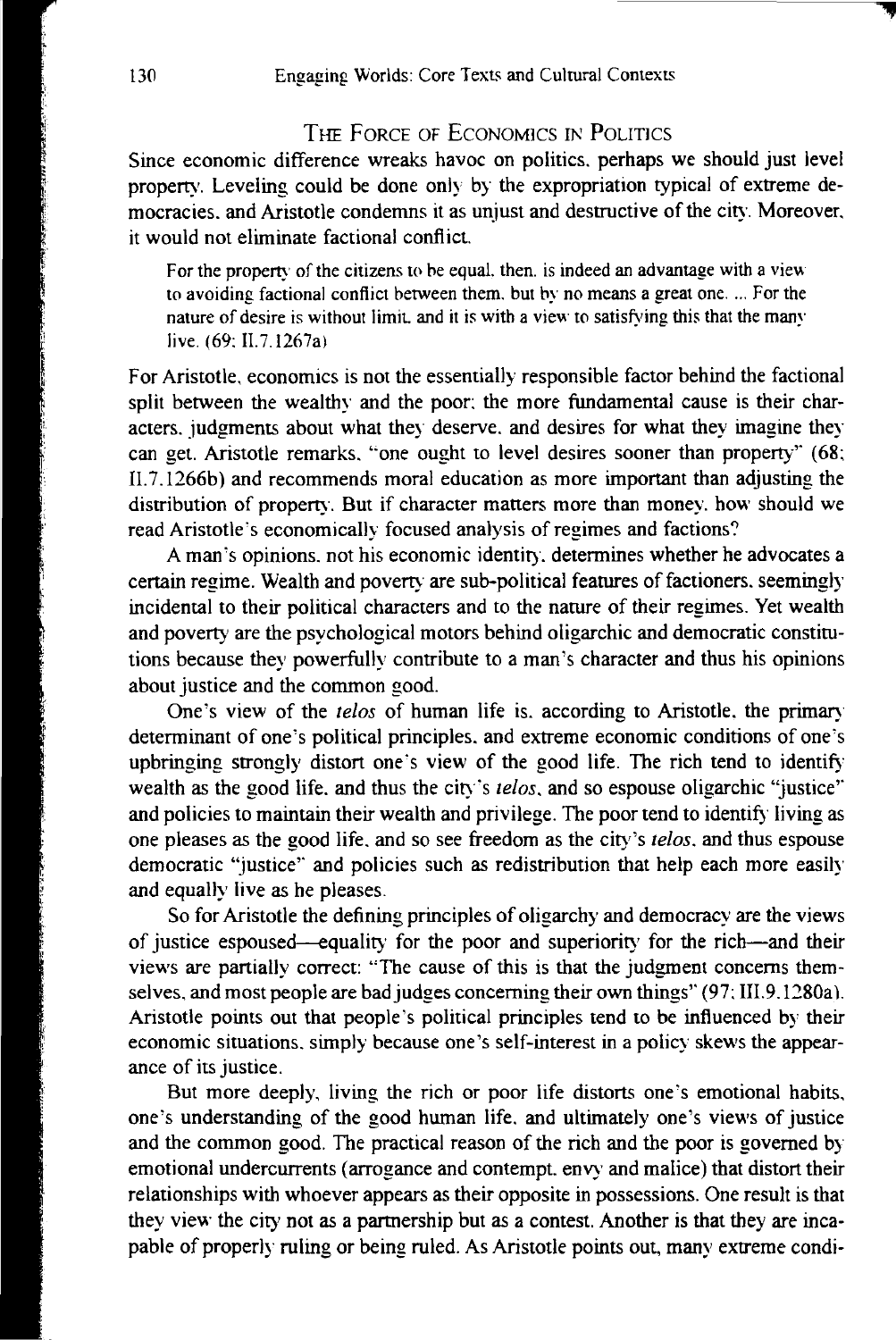tions have this effect, though wealth and poverty are the most politically significant. When it comes to the goods of fortune. the very lucky "tend to become arrogant and base on a grand scale." while the very unlucky become "malicious and base in petty ways." Even "from the time they are children at home." such people can neither rule nor be ruled well. humanely, maturely. "So the ones do not know how to rule but only to be ruled. and then only in a fashion of rule of a master. and the others do not know how to be ruled by any sort of rule. but only to rule in the fashion of rule of a master. What comes into being, then. is a city not of free persons but of slaves and masters. the ones consumed by envy, the others by contempt"  $(134:IV.11.1295b)$ .

Aristotle discussed masterly rule when he described the relationships within the household, the original economic unit. As pre-political. genetic parts of the city, households and villages remain in the city. and the relationships forged there continue to have force in the city's life. The sub-political economic dealings between rich and poor people shape them as political actors. because their characters take on an emotional impetus that plays out politically. The city informed by a good and just constitution is the fulfillment of these human groups. but material is not always fully governed by its form. This is so especially when forming the material requires discernment and decision. as it does in human action. That the rich and the poor are the primary factional parts of the city indicates that. according to Aristotle. the politics of most cities fails to achieve a truly political level because the usual regime-forming actors are dominated by sub-political styles of rule.

There are certainly among the poor and rich those who are not vicious in their political views, who may not fully believe the exclusivist slogans of their factions. Like the more or less incontinent man whose emotions can overthrow his better judgment, the poor and the rich can be radicalized into acting as Aristotle's stereotypes of democrats and oligarchs. The emotions that especially bias their vision of justice are. for the rich. contempt. arrogance. and fear of the many. and for the poor. envy. malice. and fear of the rich. Furthermore. as one faction is aroused (we call this. exciting the base). these emotions are more evoked in the other. such that factions reciprocally reinforce each other's emotional vulnerabilities. Given the snowballing effect of factional hatred and fear in a city. we can understand how the situation Aristotle describes could arise in which the factioners openly pronounce their hatred and vow to fight. scatter. and destroy each other.

One's economic situation does not directly or necessarily determine one's view of justice: it just happens that being embedded in certain *extreme* economic situations distorts one's views. Aristotle claims both the virtuous and those in the economic middle escape having their perceptions of justice twisted by economic extremes. The virtuous are too few to have much of an effect on factions in a city (154: V.4.1304b). but the middle can be a quantitatively significant group and are more open to virtue than are the rich or the poor.

The middle is free of the economic extremes that most powerfully distort one's understanding of the good human life, the common good. and justice: just as importantly. they are not pulled into the political polarization because they neither plot against. nor are plotted against by. economic enemies. The middle avoids the emotions that badly bias oligarchs' and democrats' opinions about justice-this avoid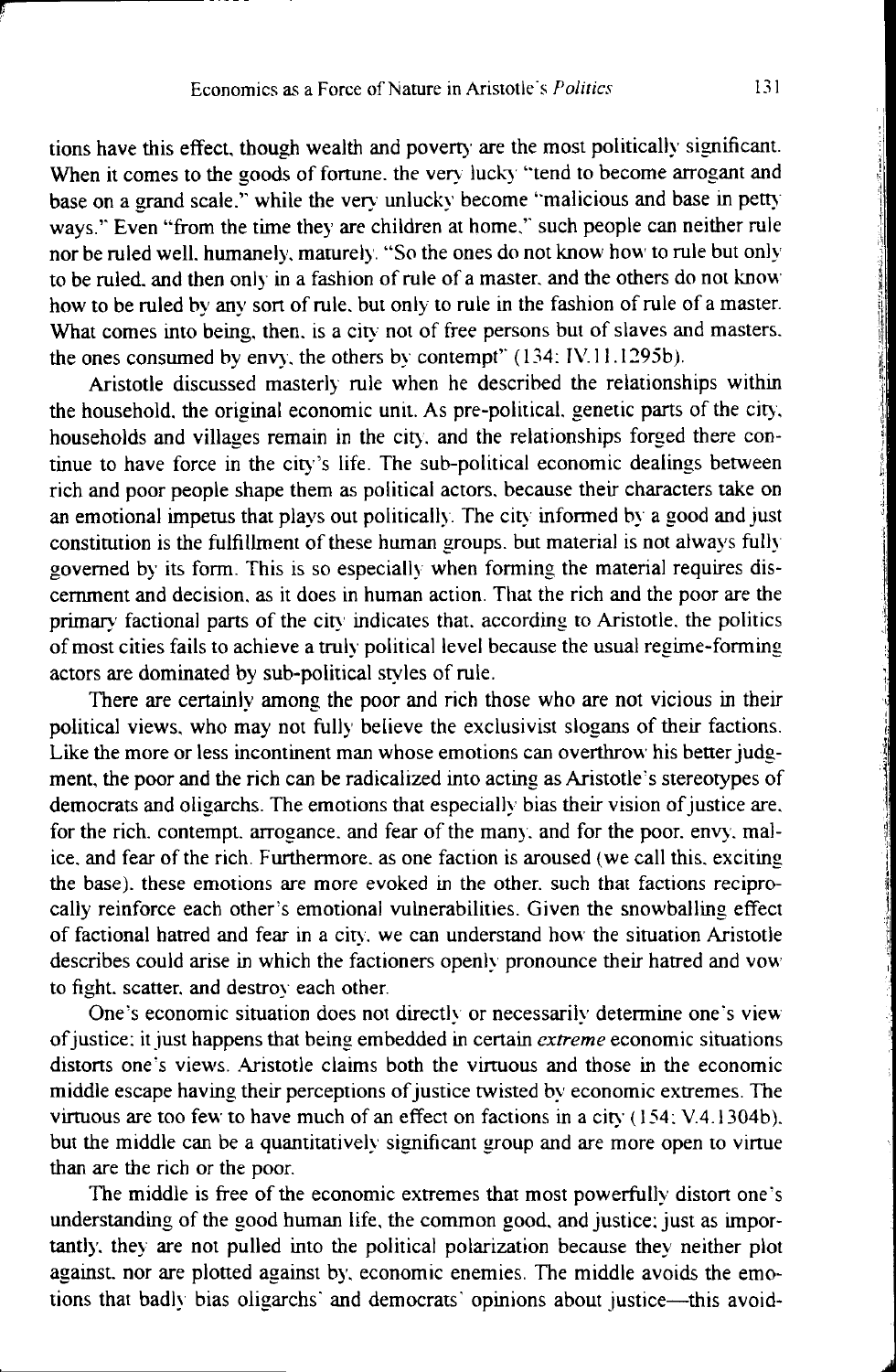ance and the fact that the middle can be friends with both the wealthy and the poor explain their ability to ground a good regime by allowing it to overcome the distrust that destroys friendship. The middle does not have exhaustive or philosophical knowledge of justice. They are not even on the whole virtuous. Their perception of justice may be distorted by other personal malformed dispositions, but it is undistorted by the economic extremes that especially undermine political friendship. This gives them a vital role to play in Aristotle's good regimes. Only a city with a strong middling element is capable of avoiding the destructive domination of factions.

### ECONOMICS AND THE BODY POLITIC:

### PERSONAL. ANIMAL. OR VEGETABLE?

Aristotle says that he will investigate the city by looking at its parts. The city is a complex thing. having many parts and many types of parts. ln Book I. the analytic method focuses Aristotle's attention on the *genetic* parts of the city-he is interesting in displaying what the city is by showing "how things develop naturally from the beginning'· (35: l.2.1252a). He then discusses the household. its members. the types of rule found within it. and its natural outgrowth. the village. From the union of villages. a city arises. and in it. these genetic parts are surpassed by the community capable of providing not just for continued life of the race but for a good human life. The many households and villages are not the rungs on a iadder thrown away when transcended: they constitute the embryonic material that remains in the city as a subpolitical bodily substrate. Aristotle begins Book Ill by again saying that we must investigate the city by investigating its parts. Here he is focused on the persons who. through deliberations and decisions based on their various convictions about justice and the common good, shape the agglomeration of families and villages *politically*. From Book III's formal focus. the citizens are the primary parts. because a citizen is someone who shares in the regime.

In Books TV and V. Aristotle presents the rich and poor as the crucial parts of the city. But what kind of part? The rich and poor seem to be both genetic and formal. They are regime-forming caucuses of would-be rulers. determining the city's form when they gain power and articulate views of justice and the common good to validate their actions: yet they are groups. associated with clusters of households. distinguished by the pre-political differences of wealth and poverty and motivated by sub-political emotions and desires.

The constitution is supposed to be the form of the city analogous to the soul of an animal. Repeatedly Aristotle uses this analogy. Animals differ according to the arrangement of their parts. which determines how they seek sustenance. which determines their ways of life. Analogously. the many parts of the city yield different constitutions when arranged differently. seeking different goods as the end of the city. and the constitution "is the way of life of a city" (133: IV.11.1295a40). What an interesting animal the city is that by decision gives itself its soul and its way of life! Animal bodies are gradually informed. their parts made and arranged by nature operating on the embryonic material through the species-form of the father. Not so the city.

Seemingly. the better analogy for the city would be to the human person. whose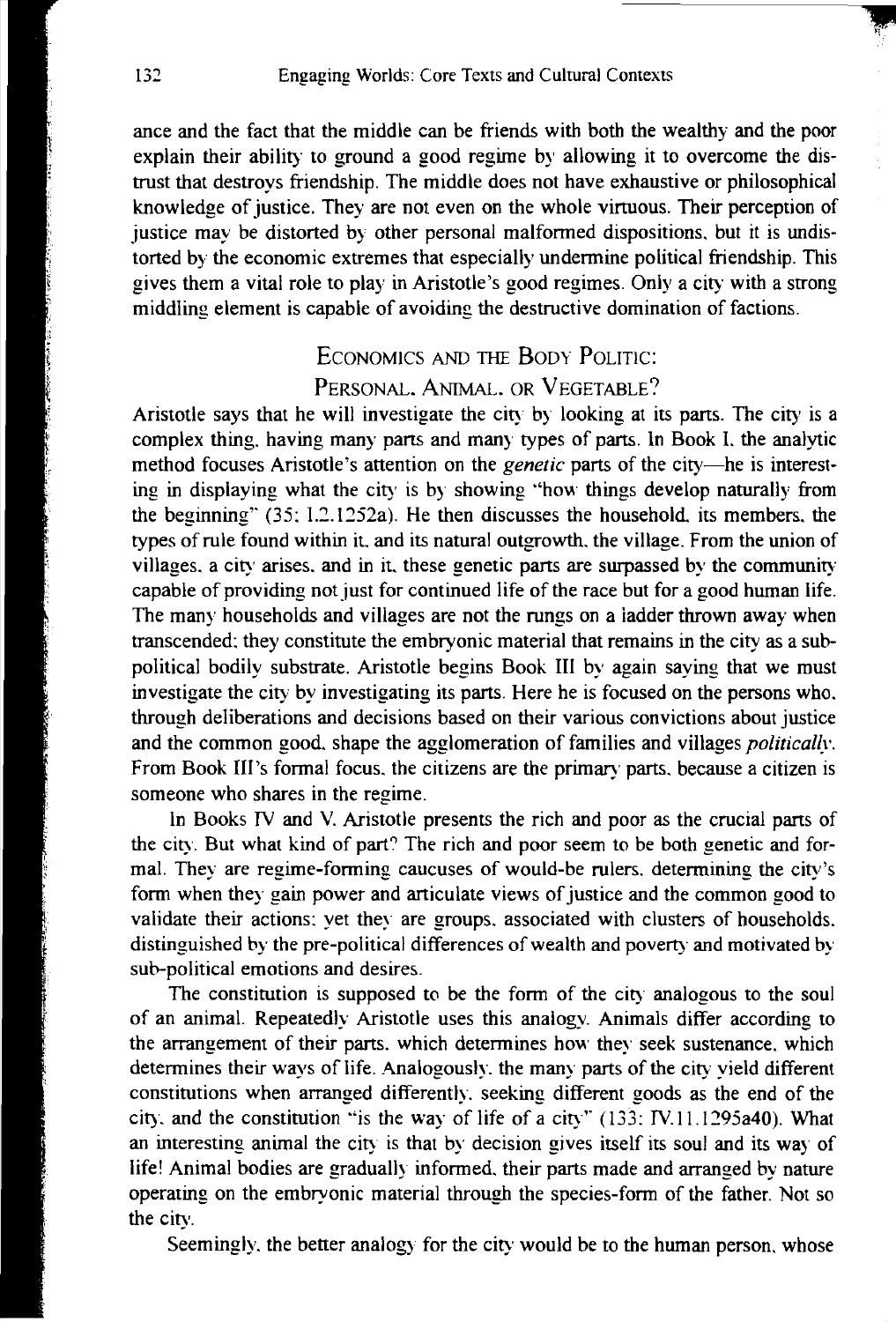nature requires a non-naturally growing complement. virtue. Virtue is natural. since it perfects us *(Physics* VIL3.246a-b). but it is not *native.* lt doesn't develop nondeliberately by the workings of nature. Our emotional dispositions must be established by action. and must be worked upon by reason to become virtuous. A mass of villages may merely grow. but a regime involves reason. For a city to reach a good constitution. its parts must be subsumed into the whole. arranged justly. and ordered to the common good. just as the morally virtuous man establishes his character by taming and harnessing his desires in the activities of his good life.

But in explaining the city. Aristotle prefers the analogy to the body of brutes. Perhaps this is because in arranging its pans. this strange animal usually does not do so well. but puts its stomach-driven imagination in charge.

Various bodies of animals require hunting different food, and "differences in sustenance have made the ways of life of animals differ" (44: 1.8.1256a). Likewise. seeking happiness defines the constitution and the city's way of life. "For it is through hunting for this [happiness] in a different manner and by means of different things that [groups of] individuals create ways of life and regimes that differ" (209: VII.8.1328a-b). The ultimate task of politics is to do this well. shaping the goals. rules. and habits of the people to allow and encourage the citizens to live good human lives. Because the good human life is not defined by material goods. politics at its core is not about economics. Economics appears in the *Politics* primarily as a sub-political reality that as a psychological force over regime-builders and troublemakers is responsible for their *deformation* of the city.

After the *Politics* · study of factions. another biological analogy suggests itself. ln *On the Soul.* Aristotle critiques Empedocles's reductionist theory of plant life. "Empedocles has not spoken well" in stating that "growth happens to plants when they take root downward because earth moves that way by nature. and when they spread upward because fire moves that way." He asks of Empedocles, "what is it that holds the fire and earth together when they move in opposite directions?'" Were fire and earth not potential parts but fully active in the plant's body. they would continually go up and down, pulling the plant asunder. "For they will be torn apart if there is not something that prevents it. and if there is. this is the soul. and it is responsible for the growing and the feeding." In order to be parts of the stable unity of the plant, fire and earth must be combined into organs by the form. which limits and harnesses the elemental motion. "For the growth of fire goes on without limit. as long as there is something burnable. but all things put together by nature have a limit and proportion of size and growth, and this belongs to the soul" (On the Soul 92-93: IL4.415b33-416al 8). The city as ruled by factions resembles Empedocles' plant. since the rich and the poor are material parts unwilling to be limited by a proper constitution. Imagining the goods they contribute to the city. wealth and freedom. to be the point of the city rather than instruments for the city's good life. they do not recognize limits on these goods or on their titles to rule. Like fire. desire is without limit. When they are radicalized and fully get their way. these groups tear the city asunder. The rich ruling most oligarchically or the poor most democratically is a tyranny and practically not a constitution at all-the whole can be held together only by violence.

The rich and poor are the primary factional parts of the city. Understanding the